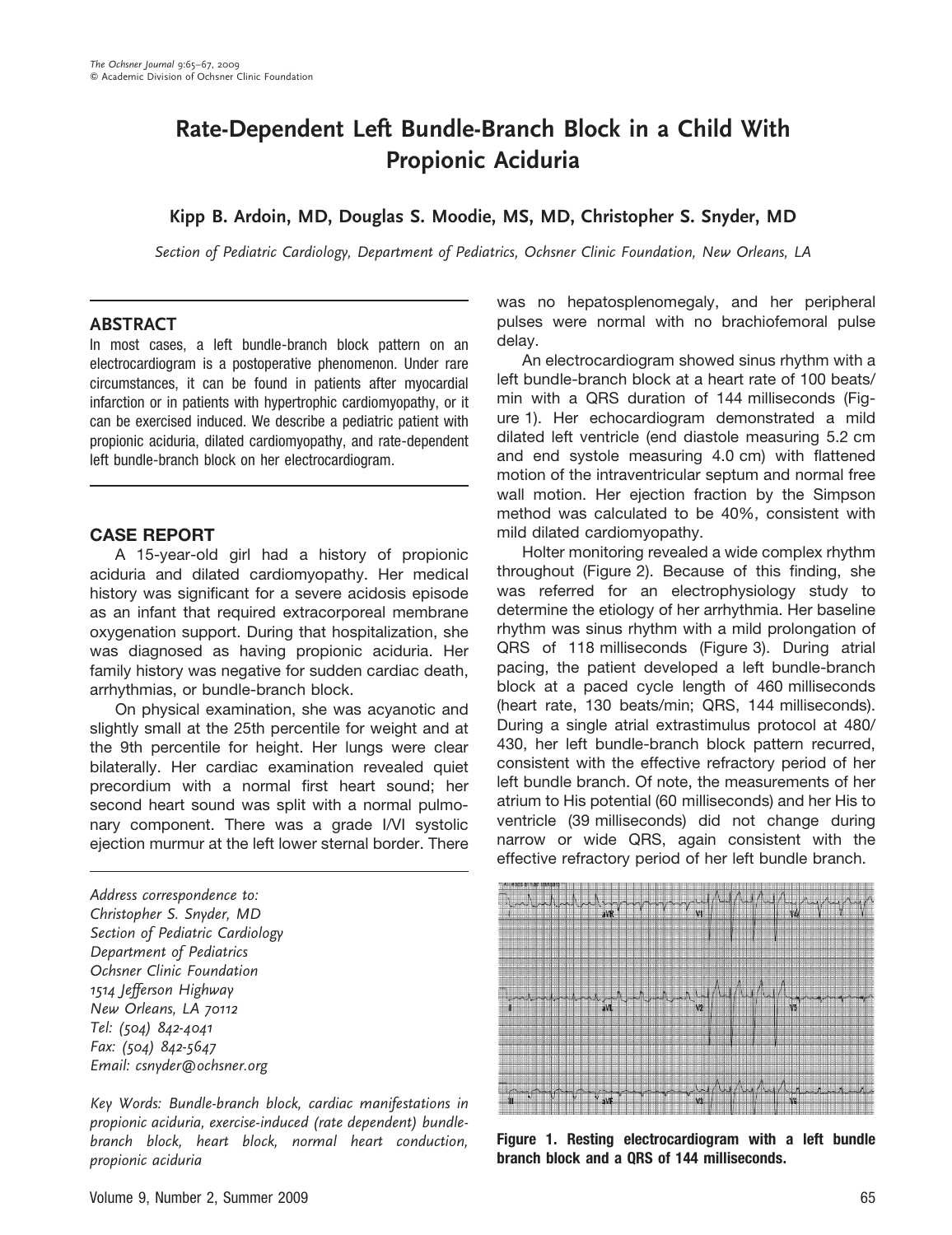

Figure 2. Holter monitor tracing.

After the electrophysiology study, an exercise stress test showed a baseline electrocardiogram with normal sinus rhythm and an intraventricular conduction delay at a rate of 56 beats/min and a QRS duration of 118 milliseconds. At heart rates exceeding 70 beats/min, she again developed a left bundlebranch block with a QRS duration of 144 milliseconds (Figure 4).

#### **DISCUSSION**

Propionic aciduria is a rare condition that on a worldwide basis affects about 1 child per 100,000 births. Mild forms of the disease are probably more common, and the true incidence may be as high as 1 case per  $18,000$ <sup>1</sup> Propionic aciduria is an autosomal recessive organic acidemia due to a defect in propionyl coenzyme A carboxylase, a biotin-dependent enzyme. It leads to defects in the metabolism of valine, isoleucine, methionine, threonine, and oddchain fatty acids. Associated laboratory findings are anion gap metabolic acidosis, hypoglycemia, ketosis, and hyperammonemia.<sup>2</sup>

The degree of enzyme deficiency has great prognostic significance. With early onset, patients had a median survival of 0.4 year, while most patients with late onset died before age 4 years. The median age of living early-onset patients was 5.2 years (age range, 1–9.25 years), and the late-onset patients were between 4 and 23 years of age. $3$  Clinically, neonates are seen with vomiting, poor suck reflex, respiratory distress, hypotonia, and coma. $4$  As in our patient, another study<sup>5</sup> documented that  $30\%$  of patients with propionic aciduria were found to have dilated cardiomyopathy with left ventricular dysfunction. The only electrocardiographic abnormality found in the patients in that study was left ventricular hypertrophy.



Figure 3. Sinus rhythm with prolongation of QRS complexes.



Figure 4. Exercise stress test electrocardiogram with abrupt change from normal sinus rhythm to a left bundlebranch block.

The effective refractory period denotes the longest coupling interval, or fastest heart rate, that fails to conduct normally over a structure or tissue. In our patient, the effective refractory period was prolonged and did not allow conduction through her Purkinje cell system at slightly increased heart rates  $($  >70 to 100 beats/min). We believe that this rate-dependant left bundle-branch block is due to conduction differences among cells in a ''diseased'' myocardium, which results in impulse fragmentation and unidirectional conduction block.

To date, a single case report<sup>6</sup> exists of a pediatric patient who had latent cardiomyopathy producing exercise-induced left bundle-branch block. In adult patients, exercise-induced left bundle-branch block has been identified at heart rates exceeding 125 beats/min; this finding was associated with coronary perfusion abnormality due to a deficiency in microcirculation or a coronary artery spasm.<sup>7,8</sup> A single case report<sup>9</sup> exists of exercise-induced left bundle-branch block in an adult with dilated cardiomyopathy.

A left bundle-branch block pattern characterizes the morphologic appearance of the QRS on electrocardiogram. By definition, a left bundle-branch block has a QRS duration of at least 120 milliseconds with a negative deflection in lead V1 and a positive terminal deflection in lead  $V6<sup>10</sup>$  In nonpostoperative patients, the underlying cause of rate-dependent bundlebranch block is a prolonged effective refractory period of the specialized conduction tissue involved in the block.

In our patient, a rate-dependent bundle-branch block pattern was initially elicited on a Holter monitor test. She then underwent an electrophysiology study to confirm that no conduction abnormality existed. We believe that her cardiomyopathy secondary to propionic aciduria led to a dilated left ventricle and to an inactive flattened intraventricular septum. As the heart rate increases, her left bundle branch ''lags,'' producing a left bundle-branch block. We speculate that her left bundle-branch block is due, at least in part, to her propionic aciduria and dilated cardiomyopathy.

In conclusion, our patient's cardiomyopathy is most likely secondary to her propionic aciduria. At this